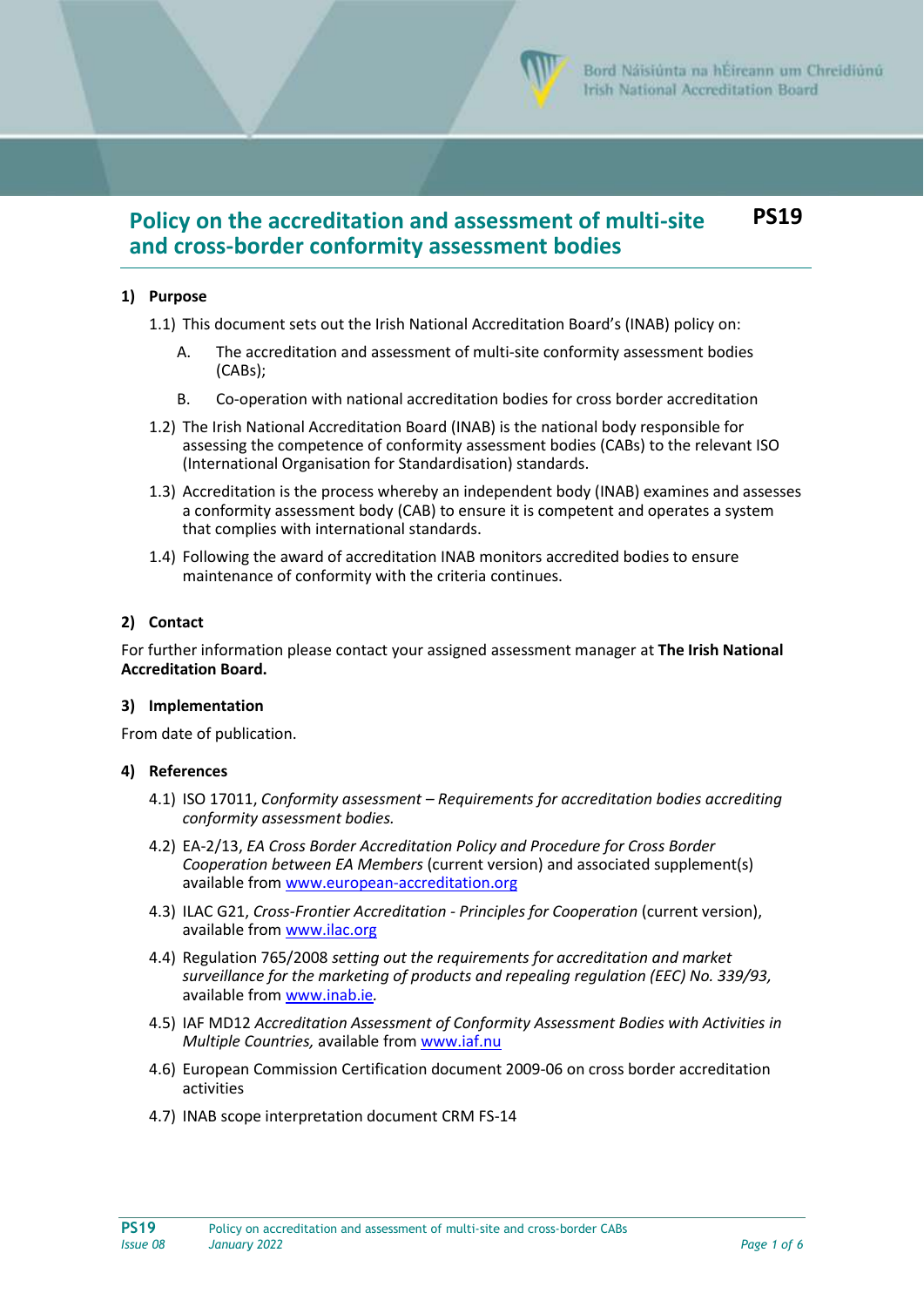# **PART A: Multi-Site Conformity Assessment Bodies**

### **5) Definitions**

- 5.1) *Site* Any site where conformity assessment activity is being undertaken on a temporary or permanent basis, or sites that belong to the CAB with an involvement in conformity assessment activities. Such sites may be owned, rented or leased (or by any other legally enforceable arrangement) by the CAB. (The terms site, location, and branch office are interchangeable).
- 5.2) *Multi-site organisation* An organisation with a central office in which certain activities are performed or managed within a network of sites at which such activities are fully or partially carried out. All sites have a direct legal or contractual link with the central office of the organisation and are subject to a common quality system. *Note: accommodating the accreditation of multi-site organisations does not imply that INAB provides group accreditation to multiple legal entities.*

#### **6) Policy: Assessment and Accreditation of Multi-Site CABs (General Information)**

- 6.1) An applicant organisation that manages and operates conformity assessment activity from a central office (established and based in Ireland) through a number of sites can seek a single accreditation conditional on the requirements specified by INAB being fulfilled. The central office must maintain responsibility for the activities performed by any locations covered by the scope of accreditation.
- 6.2) These sites can be based in Ireland or overseas.
- 6.3) An applicant CAB must identify all relevant sites for consideration in the scope of accreditation under the same management and under a centrally controlled management system along with the scope of activity for each.
- 6.4) Accredited CABs are required to identify all sites where conformity assessment activities and processes supporting conformity assessment are conducted or controlled that determine the effectiveness of the CAB's performance of the accredited activity. The application for an additional site shall be made through the CRM only
- 6.5) INAB accredited CABs are required to apply for an extension to scope, following the normal process, prior to conformity assessment activities at other (new) locations/sites being accredited. The application shall provide INAB with documented procedures that demonstrate that the new location/site is established in such a way as to meet accreditation requirements.
- 6.6) Each INAB accredited CAB shall confirm annually the list of all sites, the legal relationships in place and a description of activities performed on behalf of the CAB. The report is compiled as part of the PS10 document submission prior to each assessment visit.
- 6.7) It is not possible to add additional sites/locations under the flexible scope policy.
- 6.8) INAB will seek to establish through objective evidence and by using various techniques that the quality system is effectively and fully implemented at all sites.
- 6.9) In addition to 6.2 to 6.5 above, INAB reserves the right to amend its policy in consideration of performance over a 5 year period, the extent of any changes which have taken place and the level of confidence which can be placed in the performance measures and control systems of the CAB.
- 6.10) Reports and certificates issued shall document the location from where the conformity assessment activity is performed.
- 6.11) Temporary locations work to the same requirements and may be subject to assessment on a sampling basis as part of the accreditation process to provide evidence of the operation and effectiveness of the system. These sites are specified on the scope of accreditation and application is through the routine extension to scope process.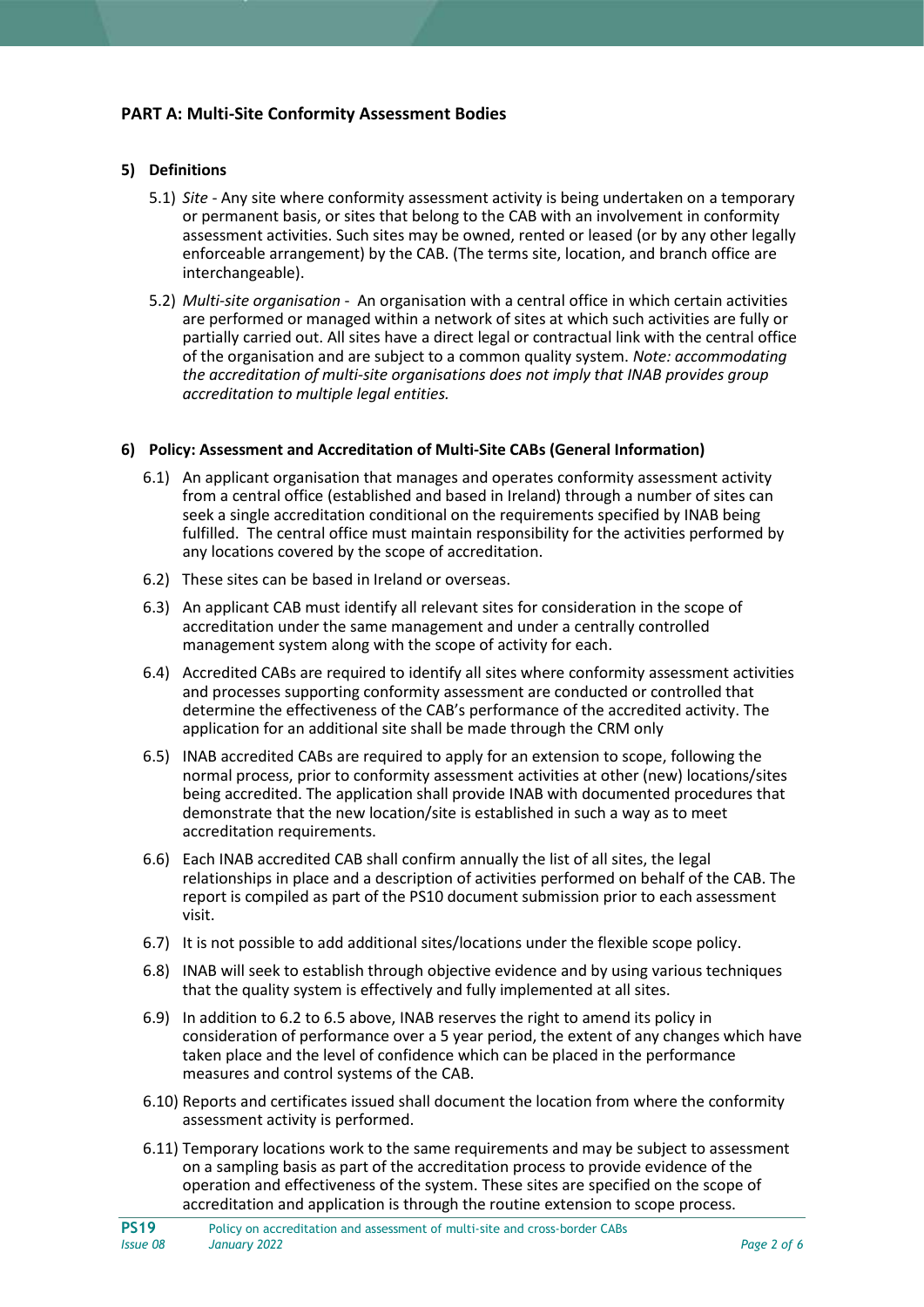- 6.12) If INAB observes non-conformities at the central office or at any one of the sites of an organisation with multiple sites, the corrective action procedure shall apply to all applicable sites. In the event that the results of any of the assessments of 'sample sites' reveal that there is a significant weakness or inconsistency in the application of the quality system, INAB will review the assessment programme and may increase the number of sites to be assessed.
- 6.13) Failure by one site to comply with INAB requirements may lead to removal of the site from the schedule of accreditation. As the CAB must demonstrate that it has control of, and monitors the activities at its locations, if the cause of nonconformity is the lack of central control then accreditation will be subject to review by INAB and may lead to suspension or withdrawal of accreditation from all sites.
- 6.14) The CAB shall determine if, based on its own legal advice and Irish employment law, employee contracts shall specify the location of all employees. In any event, this shall be available in the quality management system.
- 6.15) All sites shall be under agreement to the CAB.
- 6.16) An INAB accreditation certificate issues to one legal entity. Where individual locations have a different legal entity, they shall not offer accredited services under that legal entity; they may only offer such services on behalf of the accredited CAB. Any certificates or reports issued must be from the accredited CAB, without reference to the name/logo of the individual location. Quotations, contracts, etc. must not create any confusion as to the legal entity of the CAB which holds INAB accreditation.
- 6.17) For information on the same/common management system and organisation, please see EA-2/13 Appendix A, which is mandatory for cross-border multi-site CABs.

## **7) Policy: On-Site Assessment of Multi-Site CABs**

- 7.1) For multi-site CABs the central quality system and technical control will be subject to surveillance each year. It is anticipated that, in addition to the central office, at least one site will be visited each year, with a visit to each site generally taking place over the accreditation cycle.
- 7.2) The following shall apply (note INAB reserves the right to increase the frequency of site visits):
	- 1. Head office managing and controlling all conformity assessment activity: annual assessment
	- 2. Certification bodies witnessing of client audits is governed by PS22;
	- 3. Medical testing laboratories (blood transfusion services) in the event that an accredited laboratory provides haemovigilance and traceability services to other locations, on-site assessments shall occur at initial assessment, re-assessment and at least once during the accreditation cycle. The medical testing laboratory shall ensure that these sites do not refer to accreditation in any way.

#### **8) Policy: On-Site Assessment of CABs performing accredited activity at client premises**

8.1) Laboratories and inspection bodies – client premises: This category is where the accredited laboratory performs testing/calibration/sampling/inspection on client premises. The frequency of on-site assessments at client premises will be determined by INAB but shall occur at initial assessment, re-assessment and at least once during the accreditation cycle;

#### **9) Policy: CABs Affiliated to Parent Organisations**

9.1) Such organisations are established in Ireland as a separate legal entity but retain close association with a parent organisation/headquarters organisation in another jurisdiction.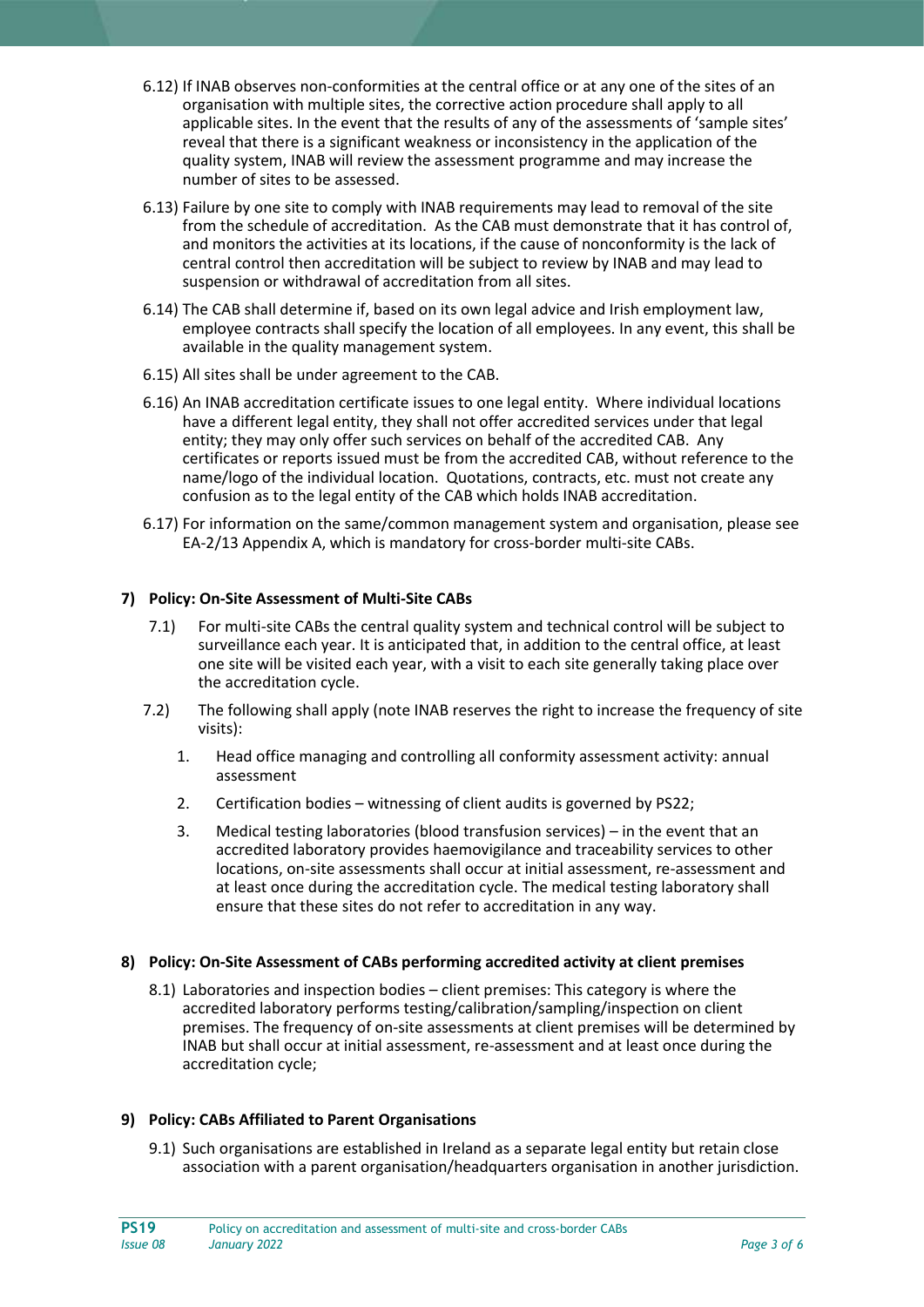- 9.2) The CAB under assessment must demonstrate that it has sole responsibility and control of its operations, however the CAB may still rely on the provision of certain services from the parent organisation/headquarters organisation, the scope of which might reasonably be documented in a service level agreement, for example.
- 9.3) The quality system documentation of the CAB must clearly describe the level of services provided by the parent organisation/headquarters organisation, the controls in place for the CAB to manage the services provided, how conflicting/additional requirements are managed and how the INAB CAB audits and reviews such arrangements.
- 9.4) INAB requires that all relevant personnel, documentation and systems are readily available for each INAB assessment visit.

#### **10) Policy: CABs & Sub-Contracting Arrangements**

10.1) Where sub-contract arrangements exist with another legal entity, the precise nature of the relationship shall be specified along with details of the sub-contractor's accreditation status.

#### **11) Policy: Multi-Site CABs and Scopes/Certificates of Accreditation**

- 11.1) It is INAB policy to list all sites/locations on the CAB scope of accreditation where conformity assessment activity occurs or is deployed and under ownership/lease to the accredited entity.
- 11.2) In the following scenarios, sites are not listed on the scopes of accreditation. However this information shall be readily identifiable and documented in the CAB's quality system. The CAB shall keep INAB informed as this information changes and it will be recorded in the INAB CRM. These additional sites will be included in the CAB risk-based assessment plan, and will be visited as part of INAB surveillance assessments:
	- Offices where administrative functions only are performed (excluding head office);
	- CAB customer locations:
	- Sites where accredited medical testing laboratories provide haemovigilance services;
	- Distinct buildings within a campus location, sharing the same address;
	- Locations where activity is performed which directly influences the conformity assessment activity e.g. sample reception, pre-analytical activity
	- Locations where point of care testing (POCT) is provided within the primary facility.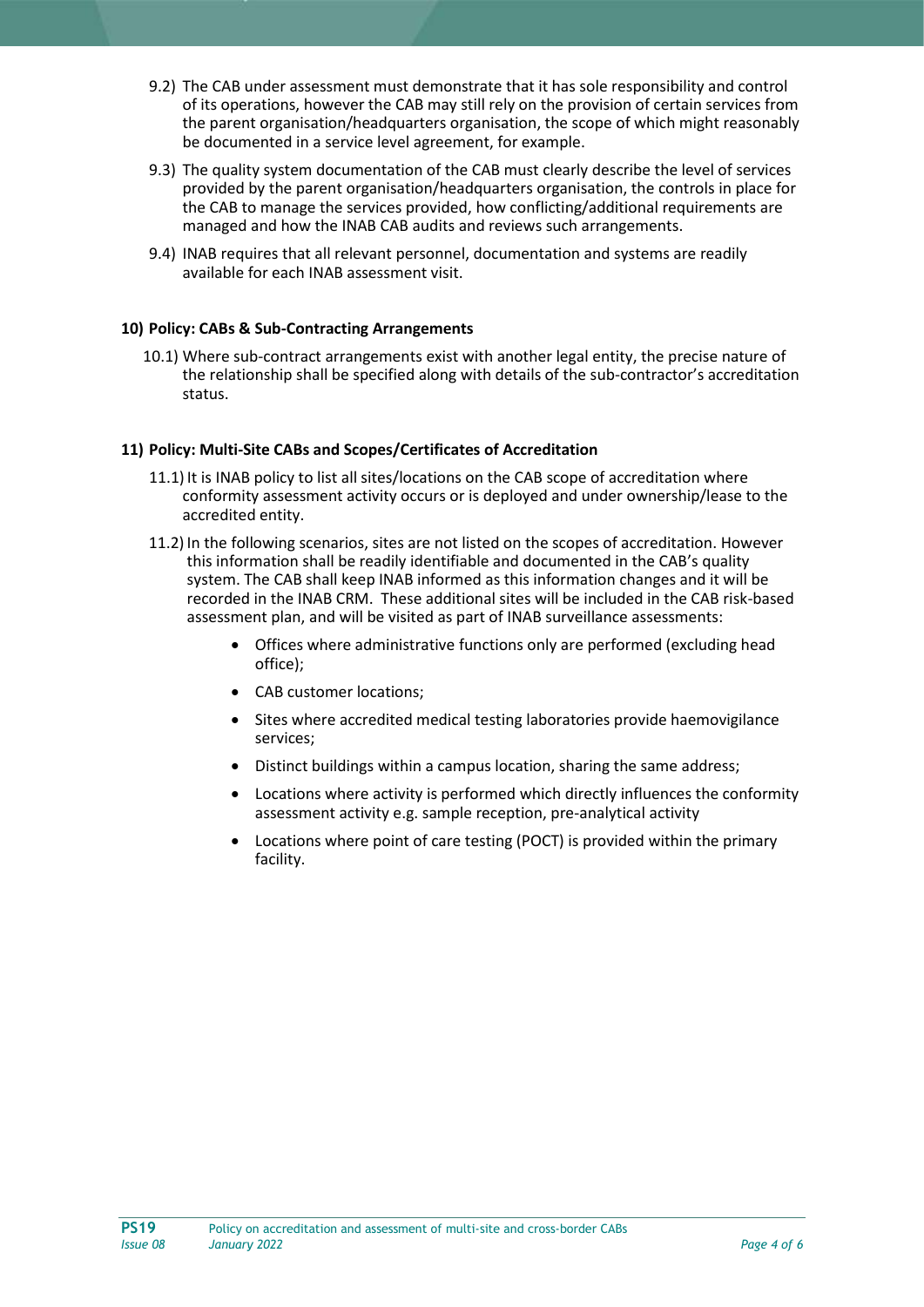#### **12) Cross Frontier Policy**

- 12.1) In accordance with the EU regulation 765/2008 (Article 6), it is INAB's policy not to compete with other national accreditation bodies (NABs).
- 12.2) It is INAB's policy to offer accreditation only to CABs that are legally established in Ireland.
- 12.3) In addition, INAB accredited CABs may wish to issue reports or certificates under INAB accreditation to entities in countries outside Ireland including:
	- 1. Countries into which accredited certificates/reports are issued directly from the CAB's head or any other office and;
	- 2. Countries in which the CAB operates from locations/sites from which conformity assessment activities are performed, whatever the legal relationship of such offices with the parent CAB.
- 12.4) Where a CAB establishes a site/location/branch office in another country, it shall demonstrate its knowledge and competence on:
	- 1. Local regulations;
	- 2. Knowledge of the local market.

INAB's assessment programme will take these into account, as well as other factors such as:

- Volume of work
- Impact of CAB activities, for example proportion of market share
- History of assessment results
- Level of control and monitoring by the CAB of the location
- Whether or not the location holds local accreditation for the same scope, and local AB assessment frequency.

INAB may consult with the local national accreditation body (LAB) on these matters, as necessary.

- 12.5) In implementing this policy and undertaking the on site assessment of critical locations and branch offices, INAB shall follow the applicable international guidance (EA-2/13, IAF MD12 and ILAC-G21) and complete such work by subcontracting the assessment to the local accreditation body where this is possible.
- 12.6) INAB will perform the initial assessment of the CAB or an extension into a new scope area, in all cases. However, the local AB will be invited to observe the assessment. The location involved cannot reject such participation.
- 12.7) INAB will inform the local accreditation body of witnessed activity performed in its country and may subcontract the witnessed activity.
- 12.8) The CAB shall co-operate with the local national accreditation body, for any assessment activity subcontracted by INAB.
- 12.9) INAB shall have a contractual arrangement, compliant with the requirements of GDPR, with any NAB to which it subcontracts work.
- 12.10) INAB and the local accreditation body (LAB) shall exchange any valid and relevant information, such as outcomes of assessments, complaints, market feedback etc., concerning the individual locations where they are both involved. INAB shall notify the LAB of any decision to suspend or terminate accreditation for an activity performed in the LAB's country. Equally, the LAB is expected to notify INAB of any decision to suspend or terminate accreditation for an activity covered by accreditation granted by the LAB. INAB will consider if such suspension/termination affects any accreditation it provides.